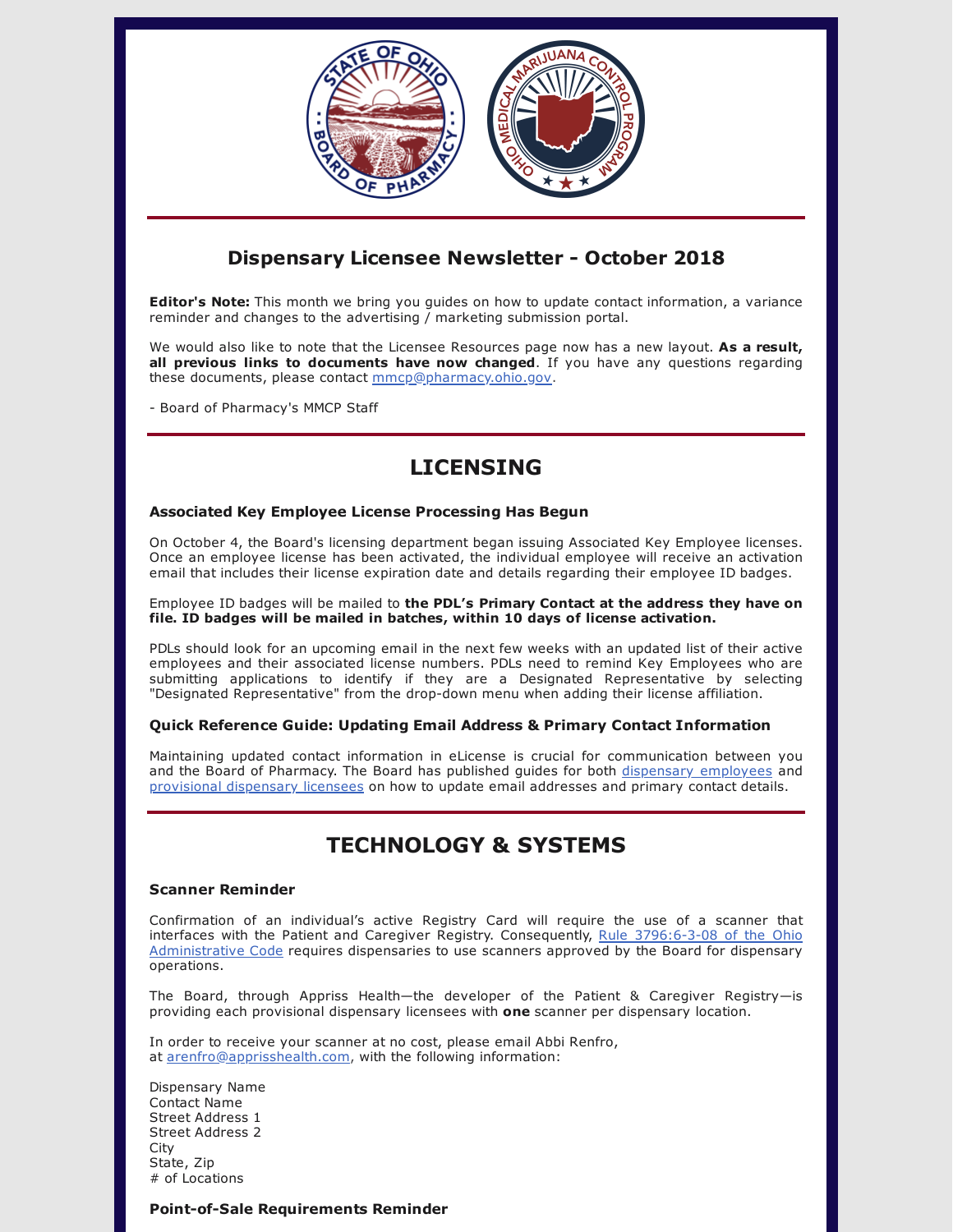Section 3796:6-3-10 of the Ohio [Administrative](http://codes.ohio.gov/oac/3796:6-3-10) Code outlines dispensaries' data reporting requirements for their point-of-sale systems. Systems are required to integrate with METRC, the state's seed-to-sale vendor, and report into OARRS, the state's prescription drug monitoring program. In the event that a third-party system malfunctions, or the vendor's API key is revoked or suspended, dispensaries would be responsible for meeting obligations under Section 3796 of the Ohio Revised Code and Ohio Administrative Code.

### **METRC Training Webinar**

Provisional Dispensary Licensees will soon be receiving communication from the Board of Pharmacy on how to access METRC training for dispensary employees, part of the foundational training requirements.

## **COMPLIANCE**

### **Variance Reminder**

Agents have been reaching out to primary contacts to introduce themselves and obtain information regarding the timeline of the build out of their dispensary and other pertinent information.

During these conversations, questions were asked about required minor changes which were discovered during construction. As a reminder, any requests of that nature would be considered a variance. All requests for variances must be submitted to [mmcp@pharmacy.ohio.gov](mailto:mmcp@pharmacy.ohio.gov), and include a detailed explanation of why the variance is necessary, and supporting documentation from a zoning authority or architect.

Any variance approval is limited to the facts represented in your request. To be "operational" a dispensary must be capable of operating in accordance with the dispensary applicant's approved application, as deemed appropriate by the state board of pharmacy, and pass a final inspection by the state board of pharmacy in accordance with rule [3796:6-2-06](http://codes.ohio.gov/oac/3796:6-2-06) of the Administrative Code.

No variances are being considered for changes of location.

## **DISPENSARY OPERATIONS**

### **Advertising & Marketing Materials**

### **Updated Licensee Resources**

The Board has posted updated versions of the [Advertising](https://www.medicalmarijuana.ohio.gov/Documents/LicenseeResources/Dispensary%20Licensee%20Resources/DISPENSARY%20GENERAL%20OPERATIONS/Dispensary%20Advertising%20&%20Marketing%20Review%20Submission%20Guidance%20Document.pdf) & Marketing Guidance Document and [Frequently](https://www.medicalmarijuana.ohio.gov/Documents/LicenseeResources/Dispensary%20Licensee%20Resources/DISPENSARY%20GENERAL%20OPERATIONS/MMCP%20Advertising%20&%20Marketing%20FAQ.pdf) Asked Questions to the updated Licensee [Resources](https://www.medicalmarijuana.ohio.gov/LicenseeResources) page.

### **Web Portal Now Accepting Videos**

The web portal's functionality has been enhanced to accept files up to 30 MB. Please note, radio, television broadcast, or internet programming are prohibited.

### **Dispensary Licensees Also Licensed By Ohio Department of Commerce**

Approved advertising material by the Ohio Department of Commerce will also be acknowledged by the State of Ohio Board of Pharmacy and submissions to both agencies is not is necessary. Approved advertising material by the State of Ohio Board of Pharmacy will also be acknowledged by Ohio Department of Commerce. Please be mindful that the Ohio Department of Commerce and the State of Ohio Board of Pharmacy will be collaboratively reviewing all advertising materials submissions.

### **Common Issue With Submissions**

To assist dispensaries with advertising & marketing submissions, here is a frequent reason submissions have been sent back to the provisional dispensary licensee for remediation:

*While definitive health claims are not permitted unless substantiated with significant supporting clinical data, permissive language may be used as well as stating the qualifying conditions that may be treated with a physician's recommendation (e.g. Your doctor can recommend medical marijuana for the treatment of PTSD).*

### **Requesting User Accounts**

After the User Account is created, the user will receive an email containing a link to the Log In page (<https://medicalmarijuana.ohio.gov/Account/SignIn>) and a temporary password. Please make sure your IT does not have anything blocking emails from